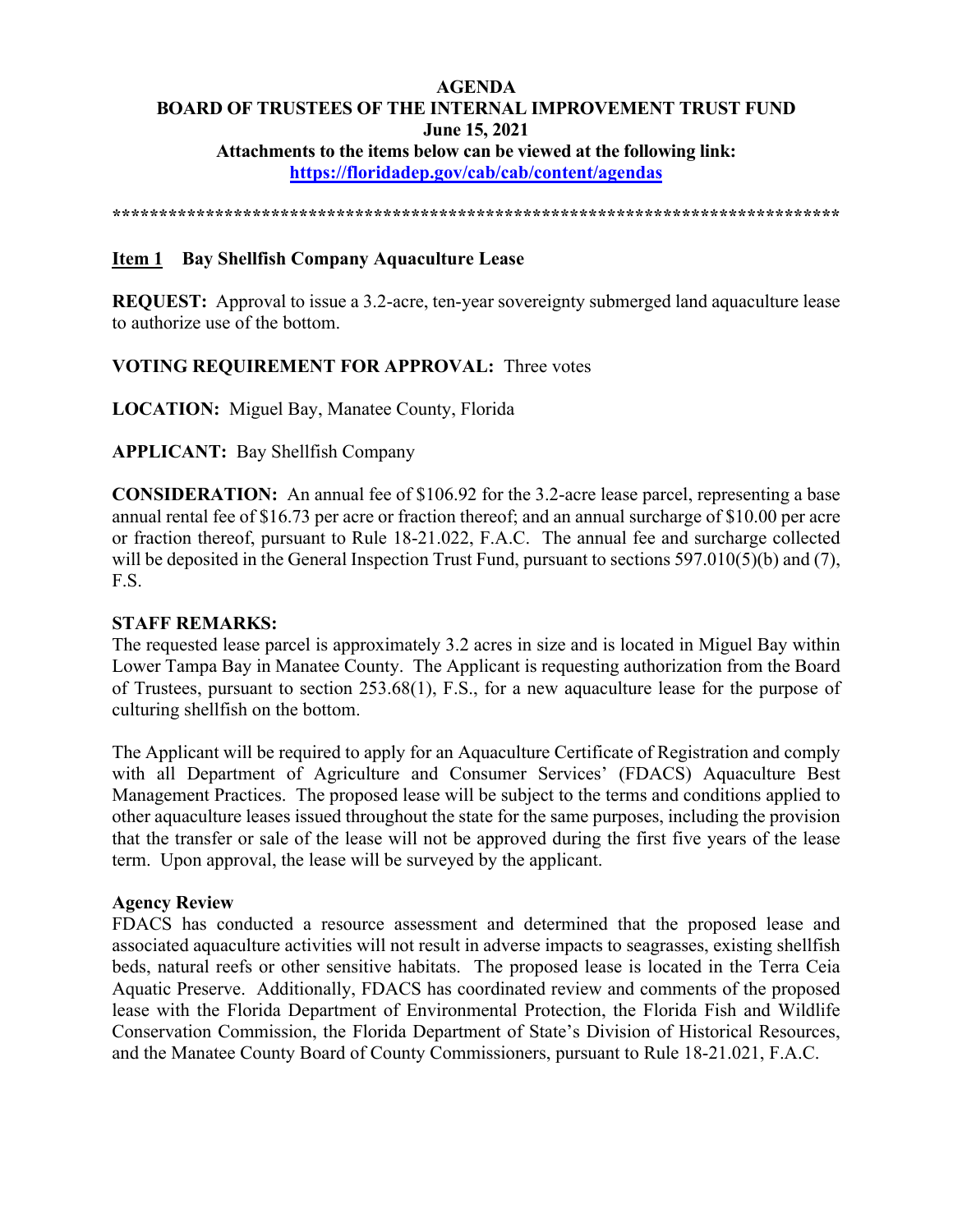**Board of Trustees** Agenda – June 15, 2021 **Page Two** 

#### Item 1, cont.

#### **Special Conditions**

The proposed lease will be subject to the terms and conditions applied to other aquaculture leases issued throughout the state for the same purposes, including the provision that the transfer or sale of the lease will not be approved during the first five years of the initial lease term.

#### **Public Interest**

The Florida Aquatic Preserve Act provides that no further sale, lease, or transfer of sovereignty submerged lands shall be approved within an aquatic preserve, unless the sale, lease, or transfer is in the public interest. The Aquatic Preserve Act specifically provides that "aquaculture is in the public interest and aquaculture leases may be authorized in aquatic preserves..." [Section 258.42(1)(b), F.S.] Accordingly, FDACS recommends that the Board of Trustees find that the lease is in the public interest, as set forth in statute.

## **Noticing**

The proposed lease was noticed pursuant to section 253.70, F.S. and no objections were received.

#### **Comprehensive Plan**

A consideration of the status of any local government comprehensive plan was not made for this item. FDACS has determined that the proposed action is not subject to the local government planning process.

(See Attachment 1, Pages 1-25)

## RECOMMEND APPROVAL

## **Item 2 BOT Delegation of Authority**

**REQUEST:** Consideration of delegation of authority to the Commissioner of Agriculture, or her designee, to renew aquaculture leases for additional ten-year terms, on behalf of the Board of Trustees of the Internal Improvement Trust Fund (Board of Trustees), provided (a) the Board of Trustees has previously approved the use of the parcel for a specific aquaculture purposes; (b) the terms and conditions of the lease agreement are not substantially altered and (c) the requested action is not determined to be controversial or of heightened public concern.

## **VOTING REOUIREMENT FOR APPROVAL: Three votes**

**LOCATION:** Statewide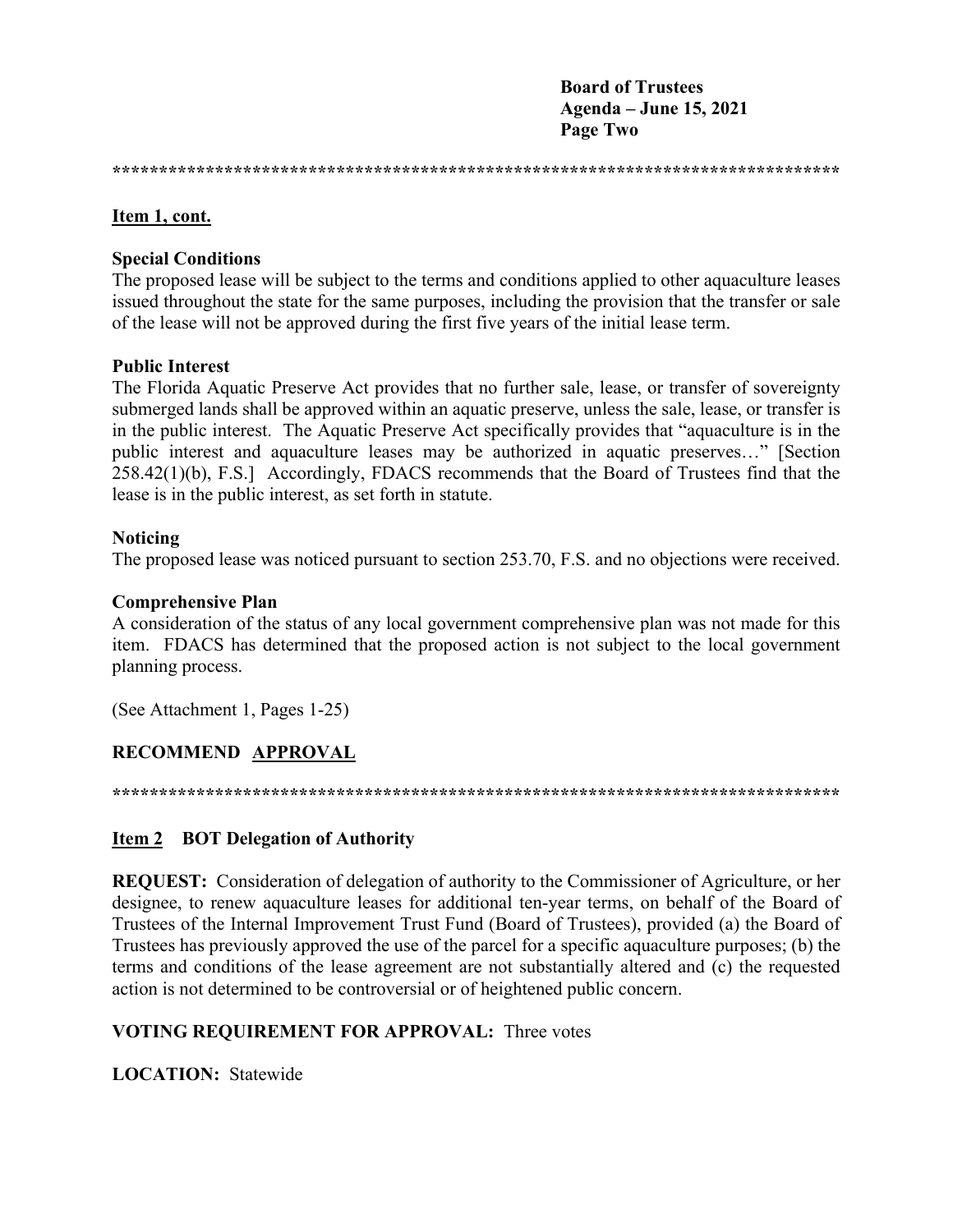**Board of Trustees Agenda – June 15, 2021 Page Three** 

**\*\*\*\*\*\*\*\*\*\*\*\*\*\*\*\*\*\*\*\*\*\*\*\*\*\*\*\*\*\*\*\*\*\*\*\*\*\*\*\*\*\*\*\*\*\*\*\*\*\*\*\*\*\*\*\*\*\*\*\*\*\*\*\*\*\*\*\*\*\*\*\*\*\*\*\*\*\*** 

## **Item 2, cont.**

**APPLICANT:** Florida Department of Agriculture and Consumer Services (Department)

## **STAFF REMARKS**:

The Division of Aquaculture (Division) serves as staff to the Board of Trustees for the state's aquaculture program. The Board of Trustees has previously delegated authority to the Division to manage the program on a day-to-day basis. Previously, when the Board of Trustees has approved new aquaculture leases, it has issued a ten-year lease, with renewals for two successive ten-year terms. Over the next two years, the Department expects to receive requests for renewal for a fourth term for a number of the original leases issued in the early 1990's.

In an effort to improve government efficiency, reduce staff time and shorten the application process for renewals, the Division is requesting a clarification in its delegation of authority that would allow the Department to renew aquaculture leases for successive terms when the leaseholders are in compliance with their lease agreement and the renewed lease agreement includes substantially the same terms and conditions as the existing lease agreement. Requests for new leasing areas, renewals that include substantial changes from the original lease agreement, or renewals that are determined to be of heightened public interest will continue to be brought before the Board of Trustees for consideration.

In addition to removing an existing layer of government bureaucracy, the requested delegation will help to provide Florida's marine aquaculture producers with a stable business planning landscape, particularly important given their planting and production cycle can take several years.

To ensure that the state provides responsible policy to foster aquaculture development on sovereignty submerged lands, the Department requests that the Board of Trustees delegate authority to the Department to renew existing aquaculture leases, provided: a) the Board of Trustees has previously approved the use of the parcel for a specific aquaculture purpose; b) the specific purpose will not change substantially; c) the terms and conditions of the lease agreements are not substantially altered and d) the requested action is not determined to be controversial or of heightened public concern.

The renewal provision in aquaculture lease agreements currently reads: "If requested by Lessee, this lease may be renewable for additional ten-year terms upon such terms and conditions as are acceptable to the parties hereto. The request must be in writing and delivered by the Lessee to the Lessor no later than 90 days before the expiration date of the then existing lease agreement. Upon receipt of the request for an additional term, the Department will either take final action on behalf of the Board of Trustees where the circumstances meet the delegation provided to the Department by the Board or the Department will submit the Lessee's request for an additional term to the Board of Trustees for final action."